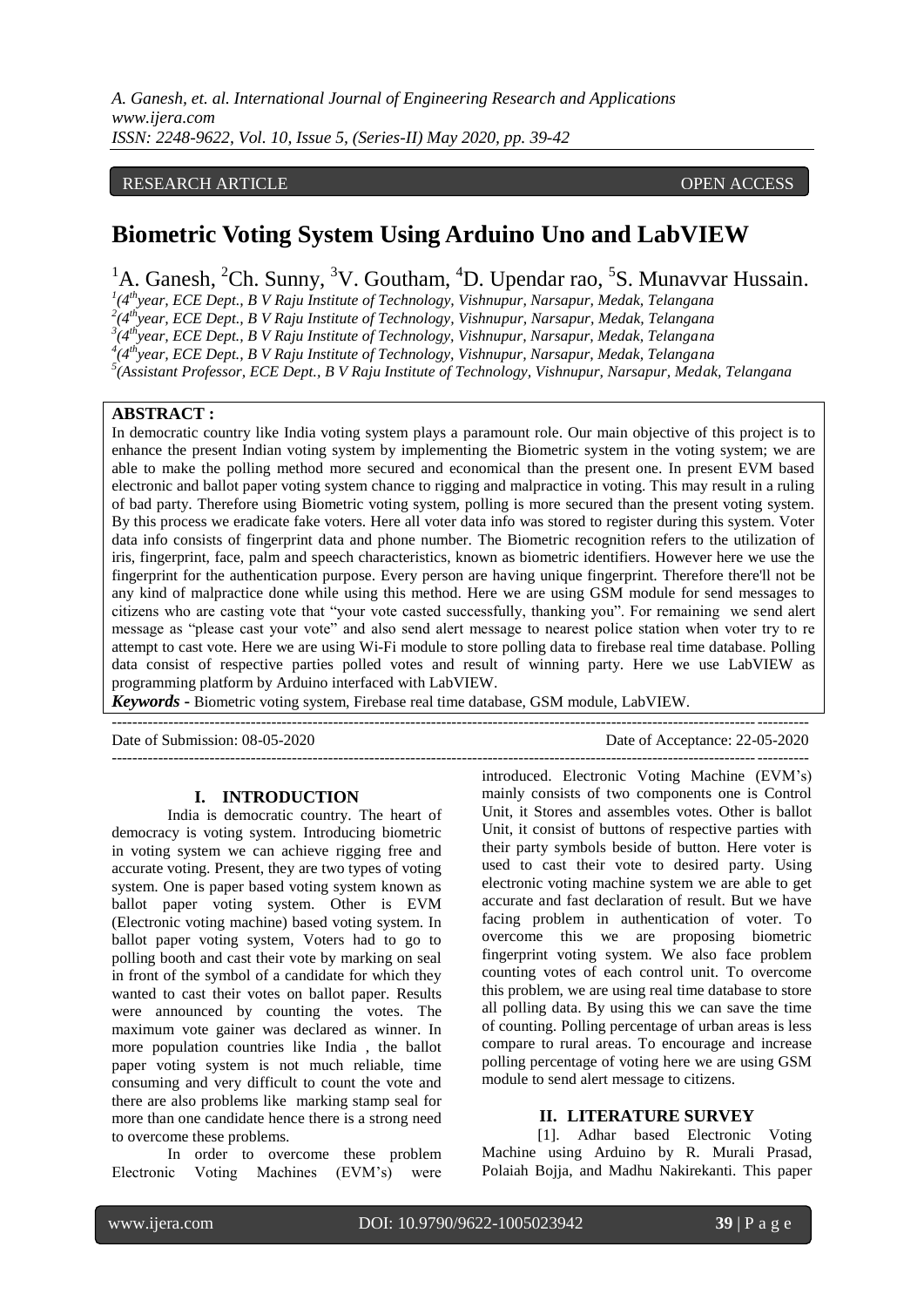*A. Ganesh, et. al. International Journal of Engineering Research and Applications www.ijera.com ISSN: 2248-9622, Vol. 10, Issue 5, (Series-II) May 2020, pp. 39-42*

describes an online voting system is managed in a simple way as all the users should login by Adharcard number and password and click on his/her desired candidates to cast their vote. Security features like a voter high security password is confirmed before the vote is accepted in the main database of ECI and the voter will ensure if his/her vote has gone to correct candidate/party.

[2]. Biometric-Secure e-Voting System for Election Process by M. Khasawneh, M. Malkawi, &O. Al-Jarrah. In this paper they propose a multifaceted online e-voting system is capable of handling electronic ballots with multiple scopes at the same time, e.g., presidential, municipal, parliamentary, amongst others. To verify the robustness and reliability of the proposed system, intensive computer simulations were used to changing voting environments, viz. voter density, voter inter-arrival times, introduced acts of malice, etc.

[3]. Fingerprint Based Voting System Using LabVIEW by K. Shyamsundar ,R. Sathish , S. Ruknudeen , R. Naga Surya , M. Shanmugavalli. In this paper they proposed fingerprint based voting system using LabVIEW, used myrio microcontroller with alerting system using gsm module and security features like face recognition.

[4]. IOT based Biometric Finger Print Electronic Voting System for Rigging Free Governance by Pushpalata, G.Revati. In this paper they proposed finger print based voting system using Arduino Uno, wifi module is used to send voting information graph to things cloud server, the message regarding polling booth location and serial number information send to mobile numbers before a day of voting by using GSM module and The non local citizens are cast their vote using MIT build application.

[5]. IOT Based Biometric Voting System by R. Surender Reddy, K. Ajay Kumar, MA. Faiyaz Ahmed, M.Shyam Sunder, Syed Nazeeruddin. In this paper they proposed fingerprint based voting system using Arduino mega micro controller, wifi module is used to send voting information and results to server, alerting system using buzzer to find unauthorized voter.

#### **III. COMPONENTS REQUIRED 3.1 Hardware Components 3.1.1 GSM Module:**

In this project GSM module is used to send messages to every citizen to successful casting of vote, send alert massages to people who left to cast their vote and also send alert message to nearest police station.



Fig.1 GSM module

### **3.1.2 Finger Print Module:**

We are using R305 fingerprint module to enrol biometric data and verification of authorised voter to allow to vote.



Fig. 2 fingerprint module (R305)

#### **3.1.3 Arduino Uno:**

Arduino Uno (ATMEGA328) microcontroller is used for processing the data. It is heart of project and used to control all external peripherals*.*



Fig. 3 Arduino UNO microcontroller

#### **3.1.4 Esp8266-01 wifi Module:**

This module is used to sending polling votes to respective party automatically when citizens cast their votes and results to firebase Real time Database.



Fig.4 ESP8266-01 wifi module

### **3.1.5 LCD Display:**

It is used to display instructions of controller and results*.*

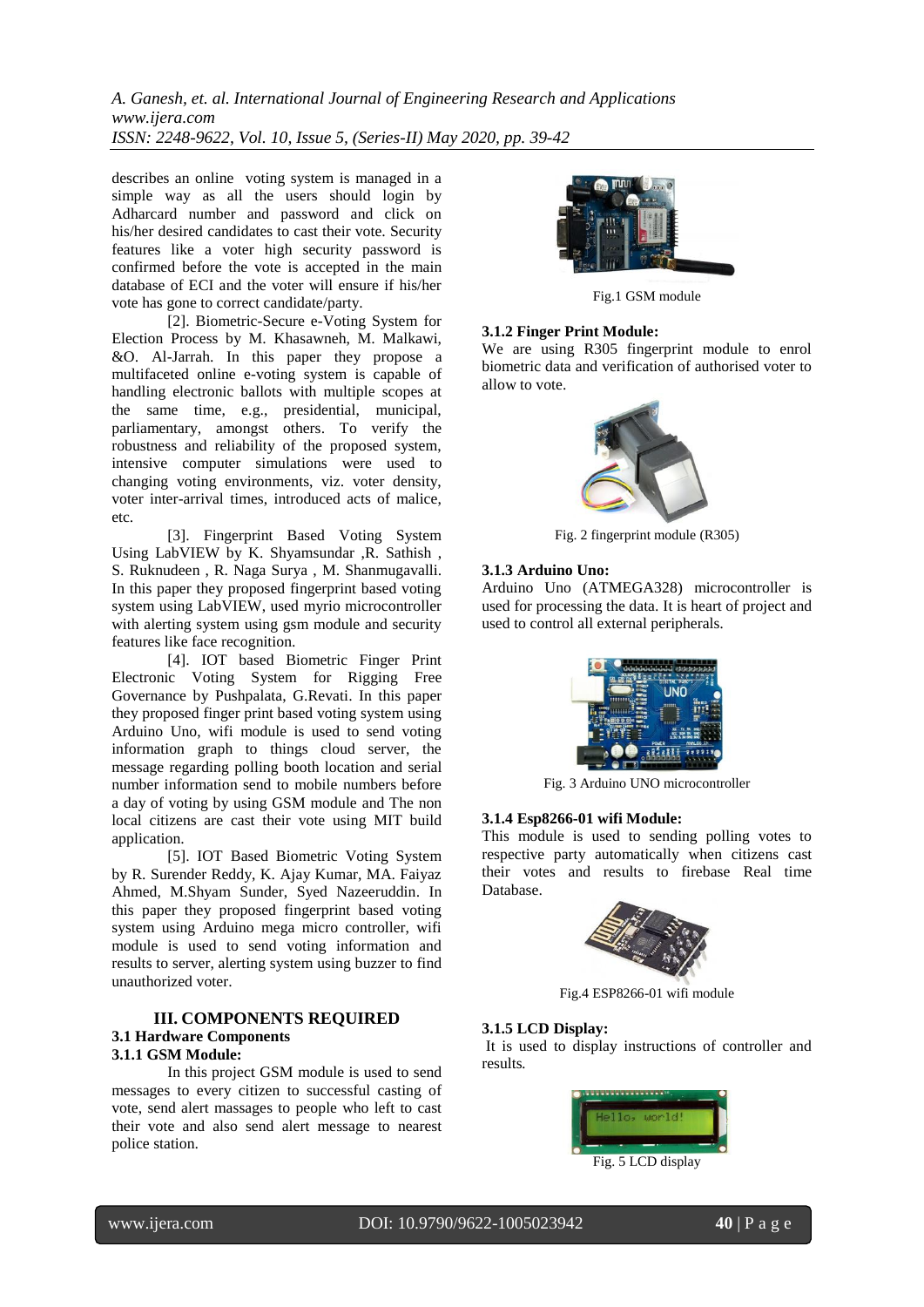#### **3.2 Software Requirements 3.2.1 Arduino Ide:**

The Arduino Integrated Development Environment (IDE) is a cross platform application (for Windows, macOS, Linux) that is written in functions from C and C++. It is used to write and upload programs to Arduino compatible boards**.**



**3.2.2 LabVIEW:** Laboratory Virtual Instrument Engineering Workbench (LabVIEW) is a system design platform and development environment for a visual programming language from National Instruments**.** It offers a graphical programming method that helps you visualize every aspect of your application, including hardware configuration, measurement data, and debugging. We require installing NI VISA software and VI packet manager.



Fig.6 LabVIEW software

#### **3.2.3 Firebase:**

it is a mobile and web application development platform and Firebase's first product was the Firebase Real-time Database, an API that synchronizes application data across iOS, Android, and Web devices, and stores it on Firebase's cloud**.**









#### Fig.10 Flow Chart of Project

#### **VIII. IMPLEMENTATION AND WORKING**

 First, connect the circuit as shown in Fig.9 then write code in LabVIEW interface with Arduino (LIFA) example in VI libraries of national instrumentation. LIFA is Arduino Ide code for LabVIEW interface with Arduino controllers. Upload Arduino Ide code in the Arduino Uno microcontroller after that using push buttons Enroll, Ok/Del, up, and down, enroll data of voters using fingerprint module and mobile numbers information is added in code when enrolling data. Design LabVIEW code as Fig.12. In LabVIEW code we have five buttons, three are candidates representing party's buttons, one is match and other is result button. Select the digital pins and serial port related to Arduino Uno. Configure Arduino Uno using makerhub as tools-->makerhub-->LINX firmware wizard in front panel. After that run code then Press match key to verify biometric user authentication using fingerprint module.